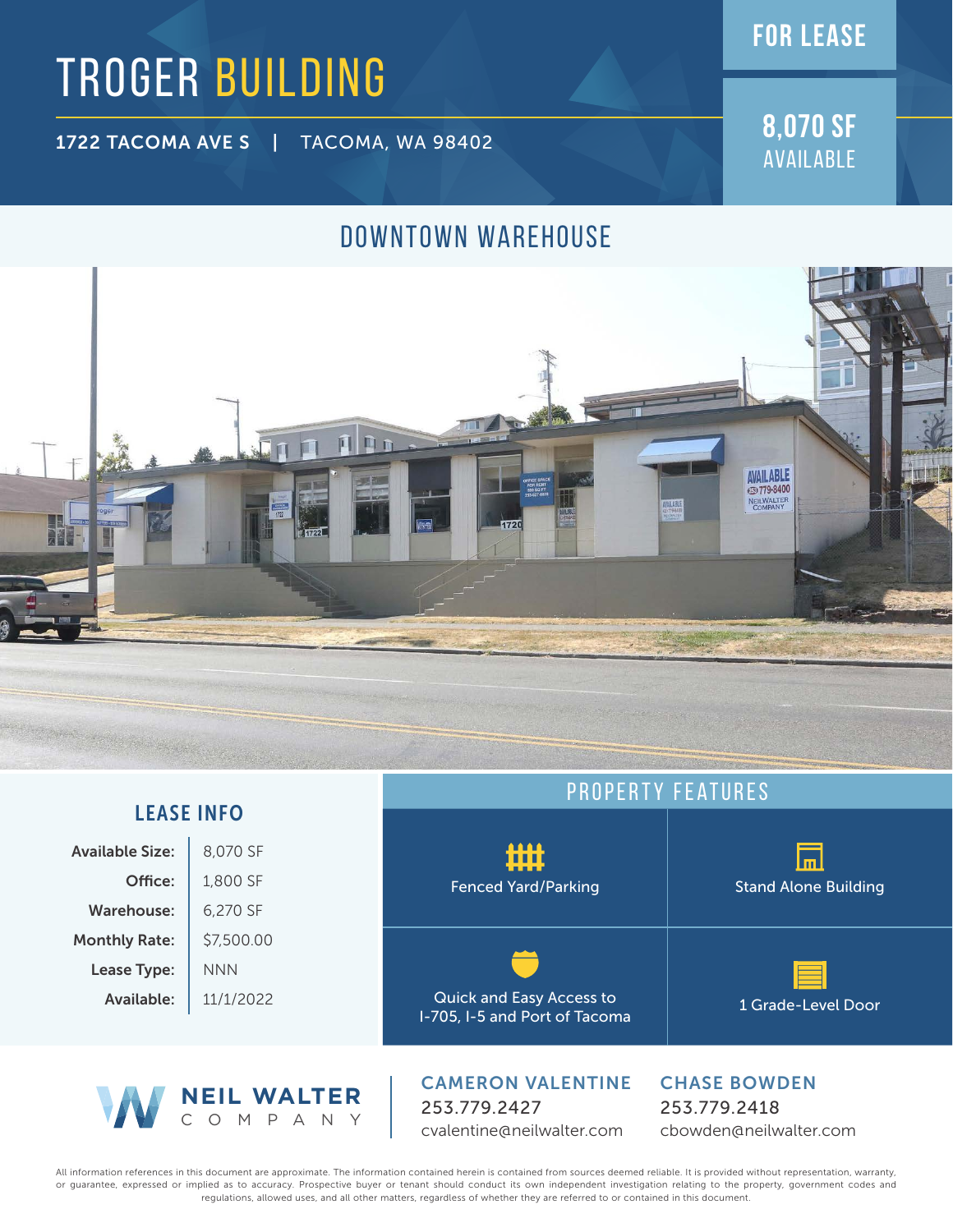## TROGER BUILDING

1722 TACOMA AVE S | TACOMA, WA 98402



# FLOOR PLAN▲

### CAMERON VALENTINE 253.779.2427 cvalentine@neilwalter.com

CHASE BOWNDEN 253.779.2418 cbowden@neilwalter.com

253.779.8400 www.neilwalter.com 1940 East D St #100 Tacoma, WA 98421

All information references in this document are approximate. The information contained herein is contained from sources deemed reliable. It is provided without representation, warranty, or guarantee, expressed or implied as to accuracy. Prospective buyer or tenant should conduct its own independent investigation relating to the property, government codes and regulations, allowed uses, and all other matters, regardless of whether they are referred to or contained in this document.